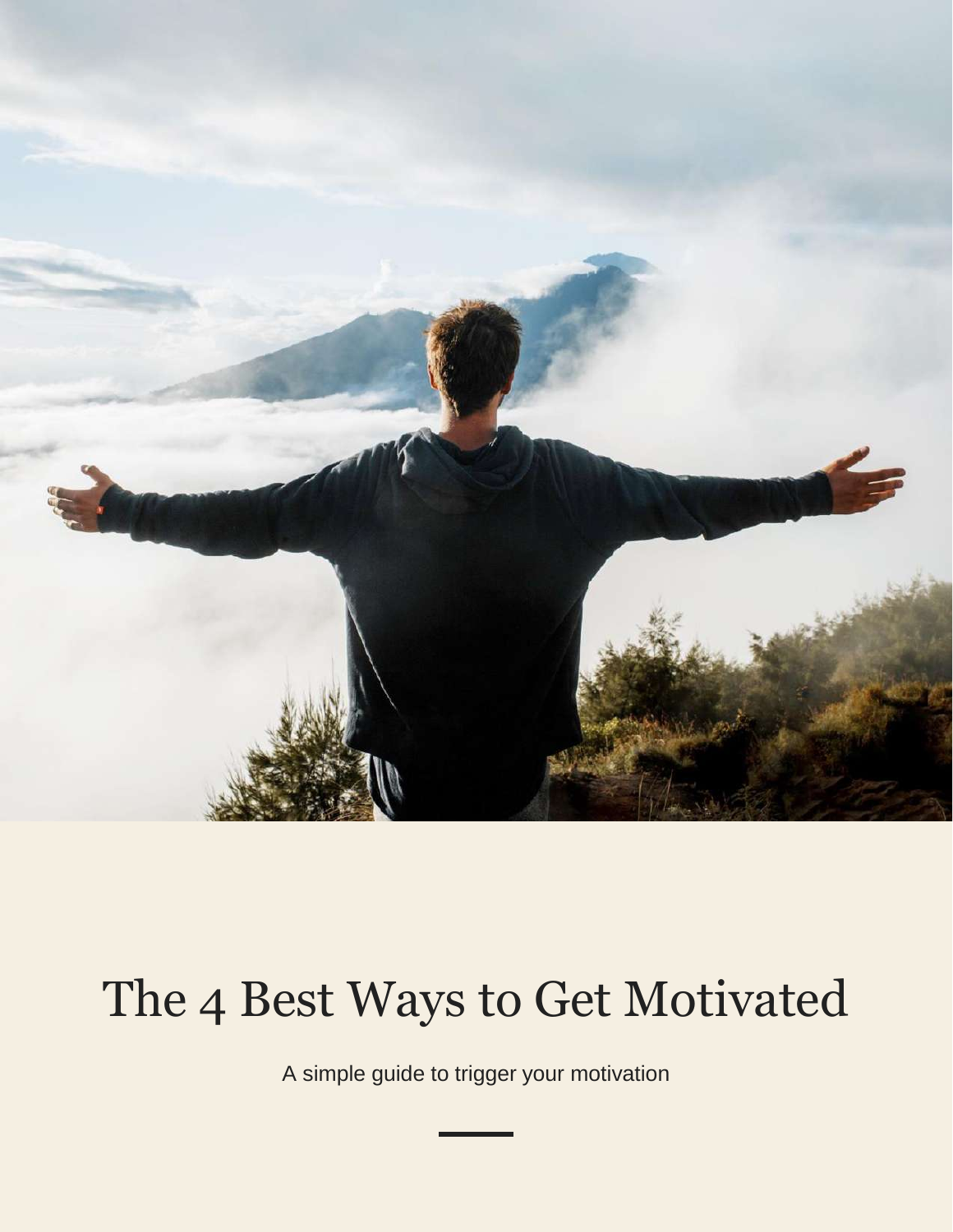

One day we feel like we are on top of the world, and the motivation keeps coming. Other days we might find it impossible to motivate ourselves and feel trapped in a spinning wheel.

Motivation is a tricky and powerful thing. And if we learn how to master it – **It can bring so many beautiful things with it.**

In this motivation booster, you will find four ways to trigger your motivation in everyday life.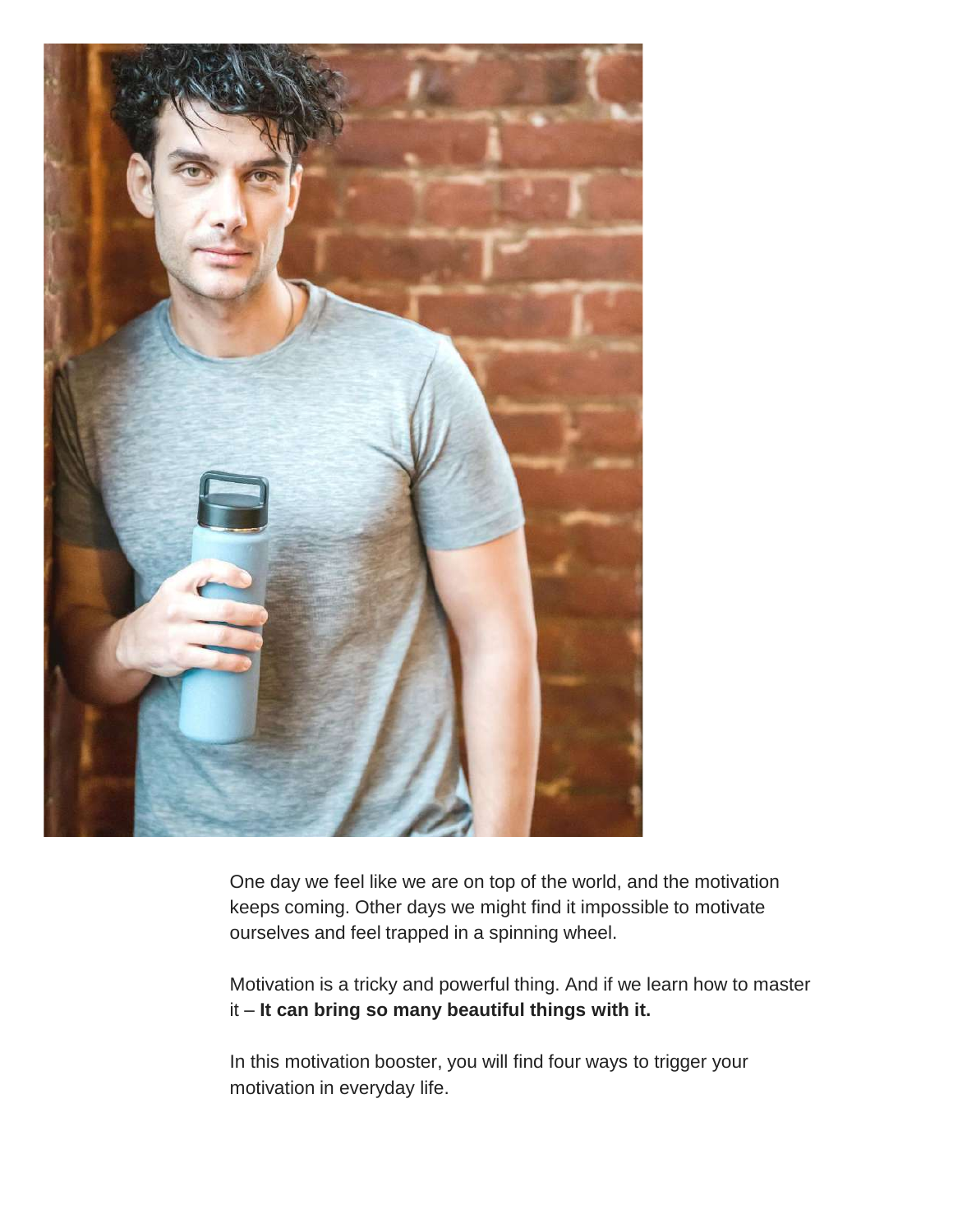

# What Is Motivation?

We can say that motivation is the *driving force behind the actions* and your general willingness to do something.

For example, you want some fresh air which drives you to go outside. Or you feel thirsty, which makes you reach out for a bottle of water.

Let's now say you have a goal to lose 10kg/22lbs or run half a marathon. You need more than just the desire to do this. It would help if you had something that causes you to act and start, which **will keep you working** even when you face obstacles.

So, this is where we need to trigger our motivation.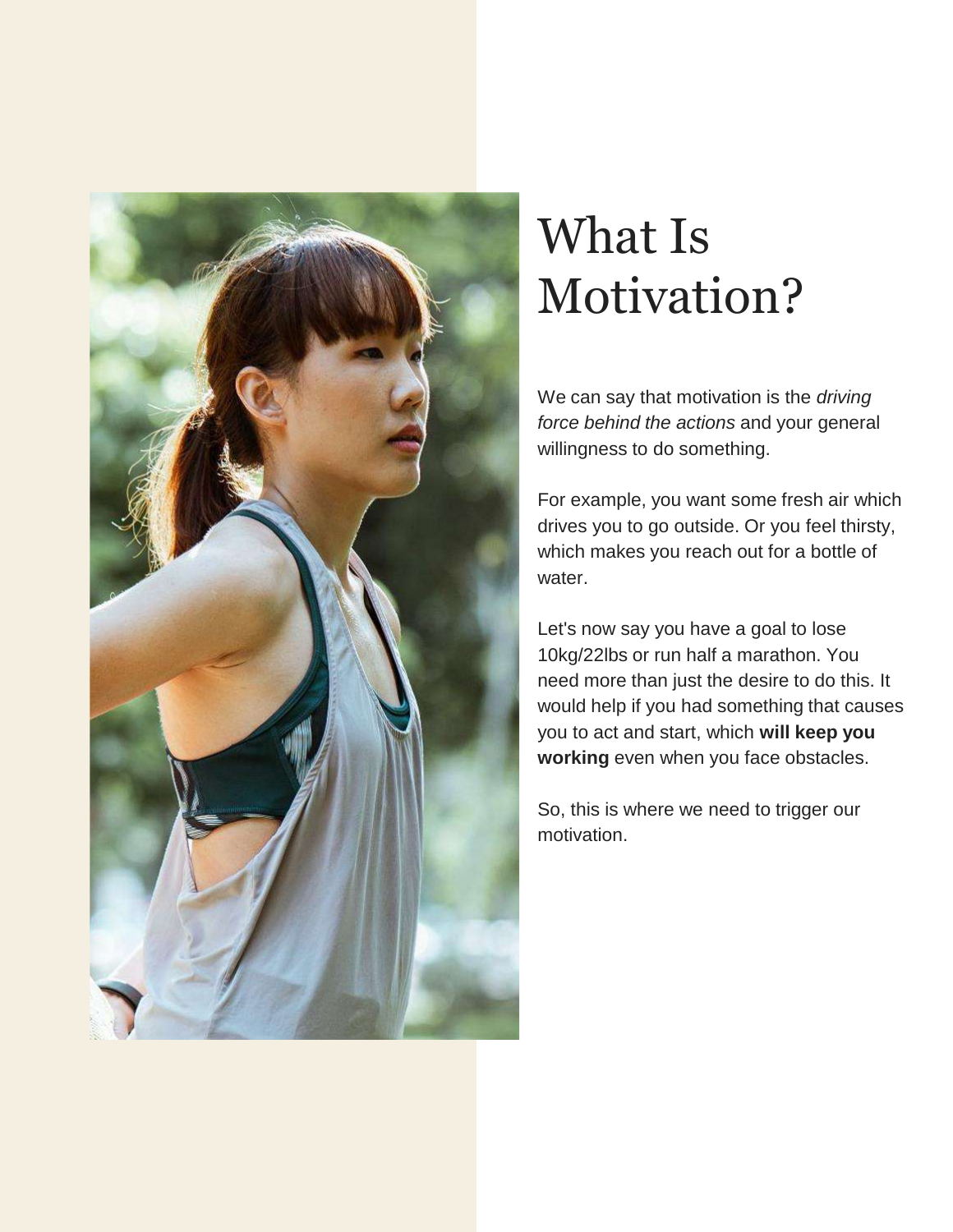

## The Four Best Ways to Get & Stay Motivated

A curious thing about motivation is that it often comes after you start taking action. So, not before, which many of us probably would prefer.

It is why we can't just sit around and wait for motivation to come to knock on the door because motivation is often the result of action and not its cause.

That's why **scheduling your motivation** is one of the best triggers.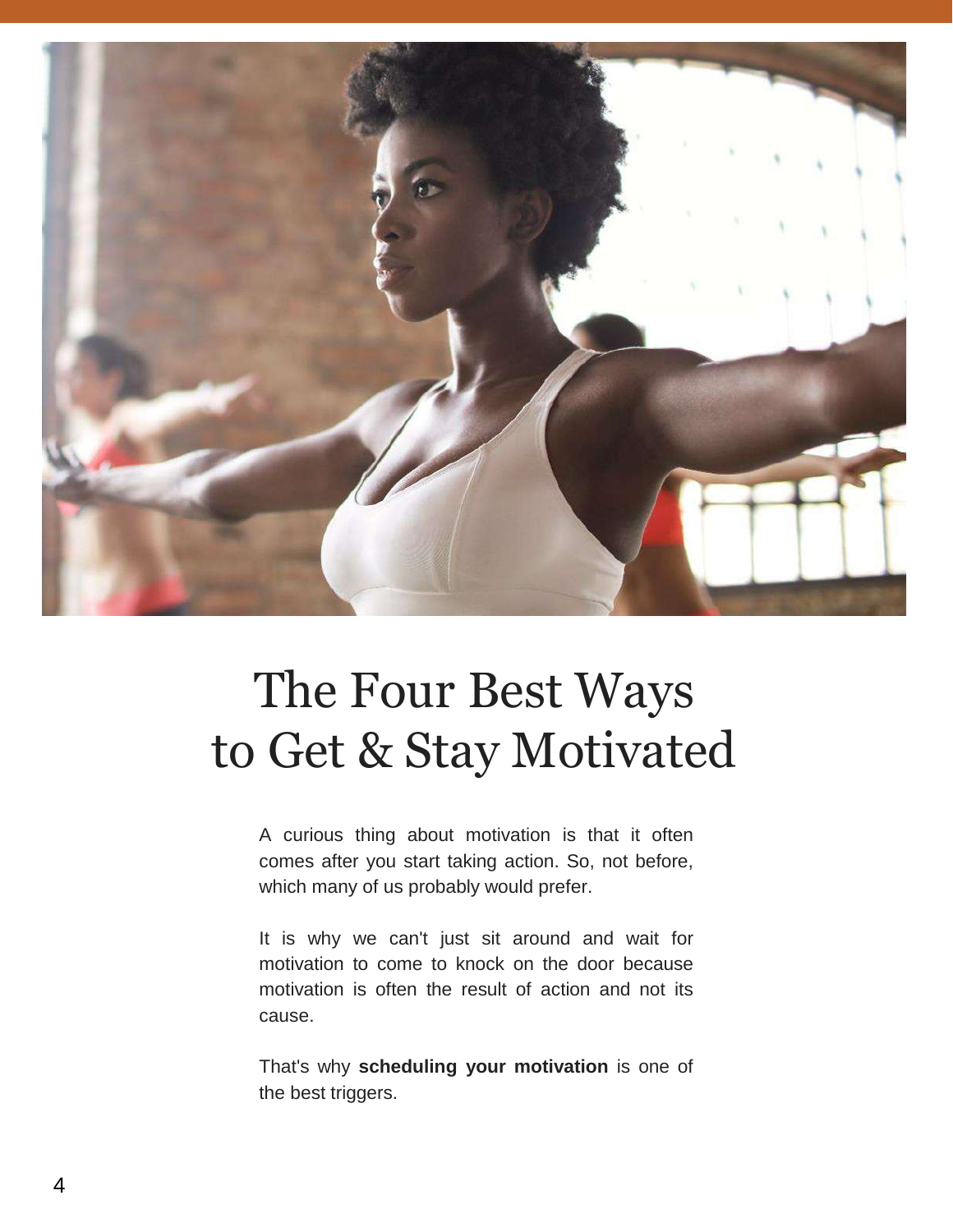## #01 Schedule Your Motivation

Scheduling is what the professionals do. For example, they plan and schedule when and how to prepare for an upcoming race or match.

You give your goals a time and a place to live by making a schedule. And it's much more likely that you follow through.

For example, if you want to eat more vegetables but don't feel motivated to buy and cook vegetables, a simple schedule will help.

- 1. Mark a day where you look up new recipes with vegetables.
- 2. Mark the days you need to shop for vegetables.
- 3. Mark the days where you want to include vegetables in your meals.
- 4. Hang the schedule on your fridge or where you quickly see it

Now you don't have to wait for motivation to strike. You have the motivation in front of you, so there is a much greater chance you follow the schedule.

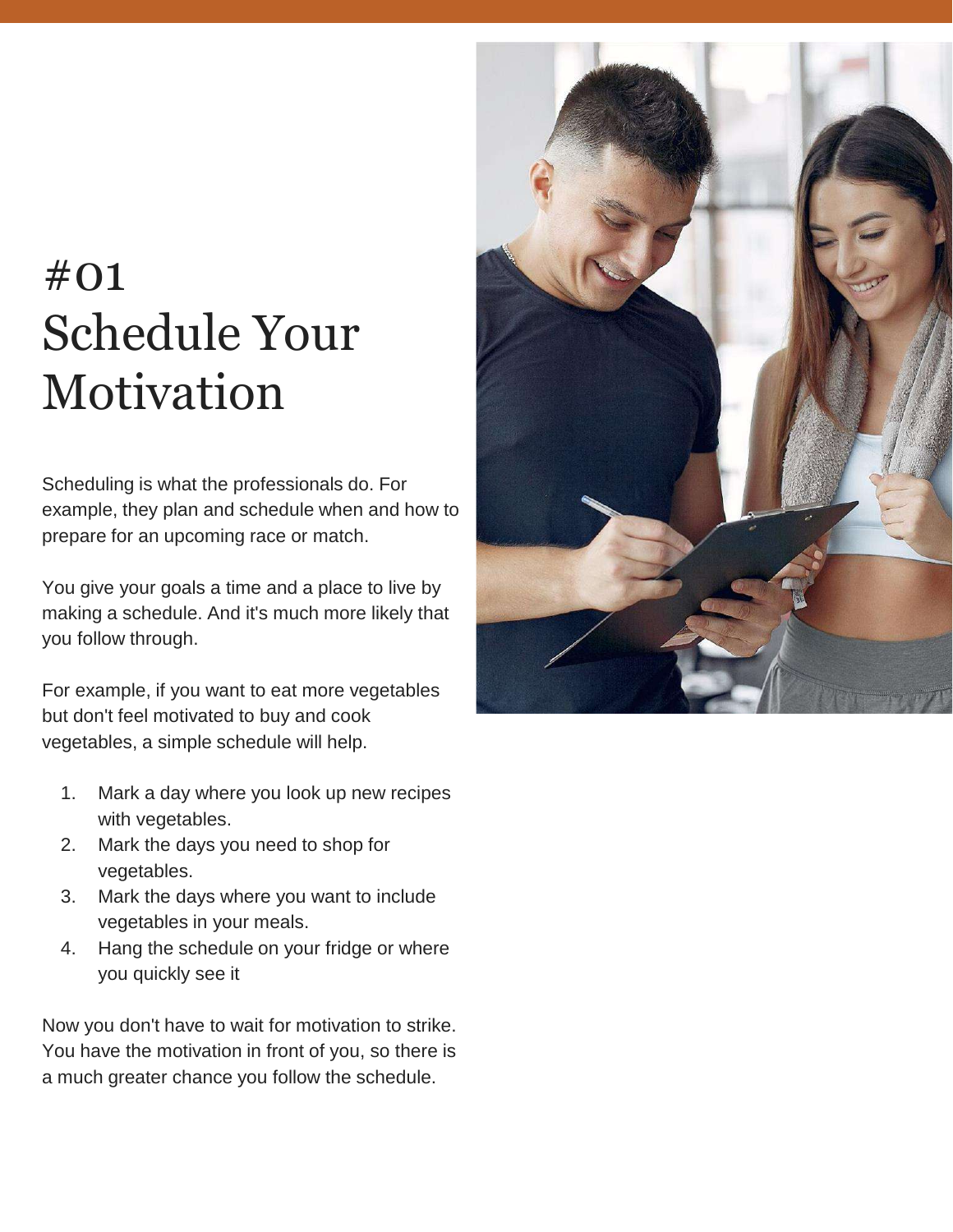# #02 Start Your Motivation With A Ritual

A great way to start your motivation is to make a start-ritual. This ritual has to be so easy that you can't say no to it. Meaning you shouldn't need to be already motivated to start your ritual. It has to be so easy that you can do it at any time without problems.

For example, if you want to join a yoga class, your start-ritual could be preparing your yoga mat and clothes. Or, if you're going to go for a power walk, your start-ritual could be filling your bottle with water.

Both of these rituals are so easy to do, you can't say no.

You know now that motivation typically comes after starting. Therefore, your motivation ritual needs to be amazingly easy to begin. And once you have done your start-ritual, you will find it easier to sign up and drive to the gym to join that yoga class.

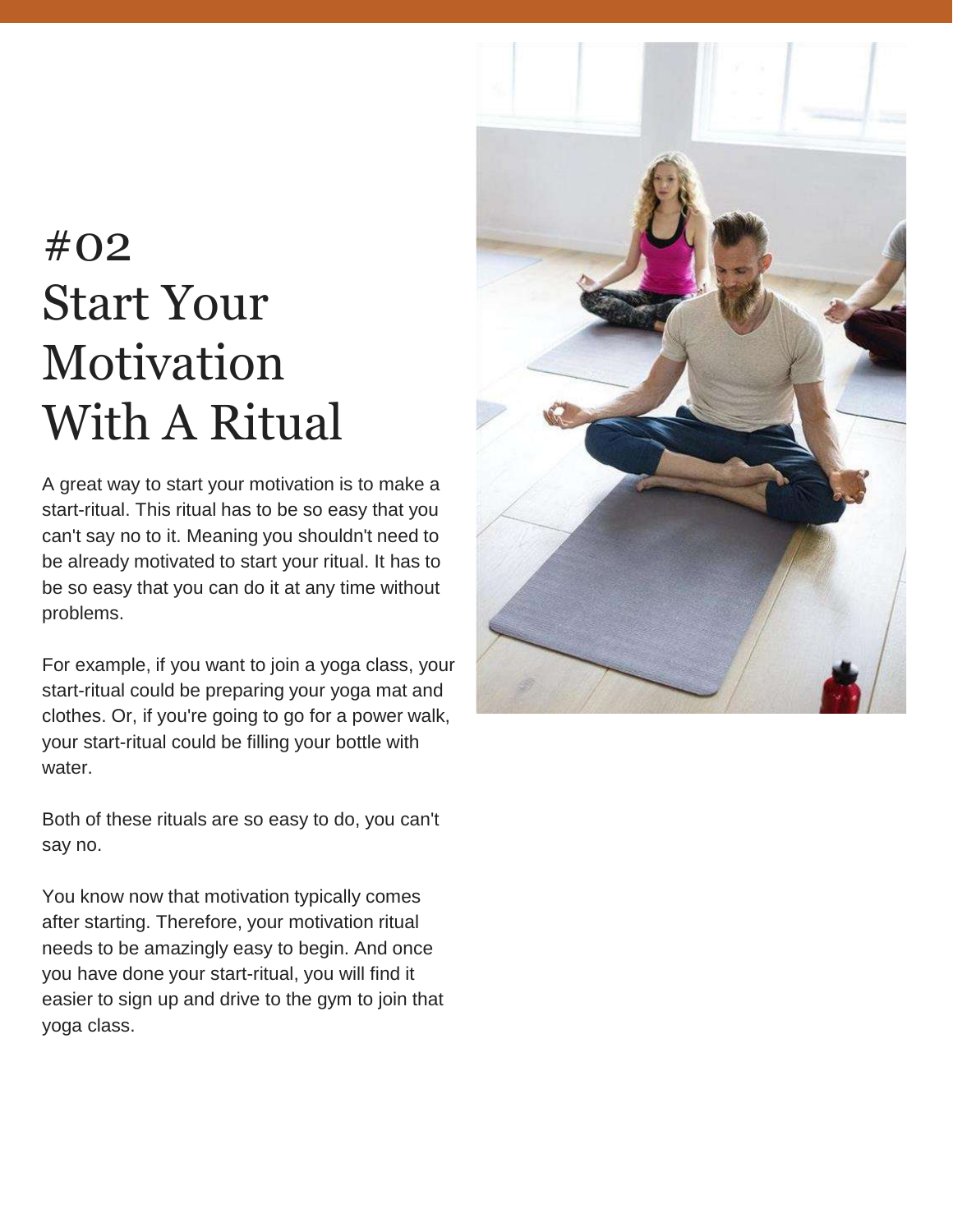## #03 Call Your Goal-Buddy

Some things are just more manageable when you are two.

When we have someone who believes in us and supports us, goals can be easier to achieve.

Find yourself a goal-buddy that has the same goal as you. Together you can set up days where you, for example, meditate together if your goal is to improve your memory and concentration. Maybe you arrange dinner dates where you share information and try out new recipes rich in protein because your goal is to enhance your knowledge about protein.

Having a goal-buddy keeps you accountable to your goals because they can encourage you during the process. And also, when you have someone that counts on you to meet them at 06.00 am in the gym, you are more likely to pack your training bag and go.

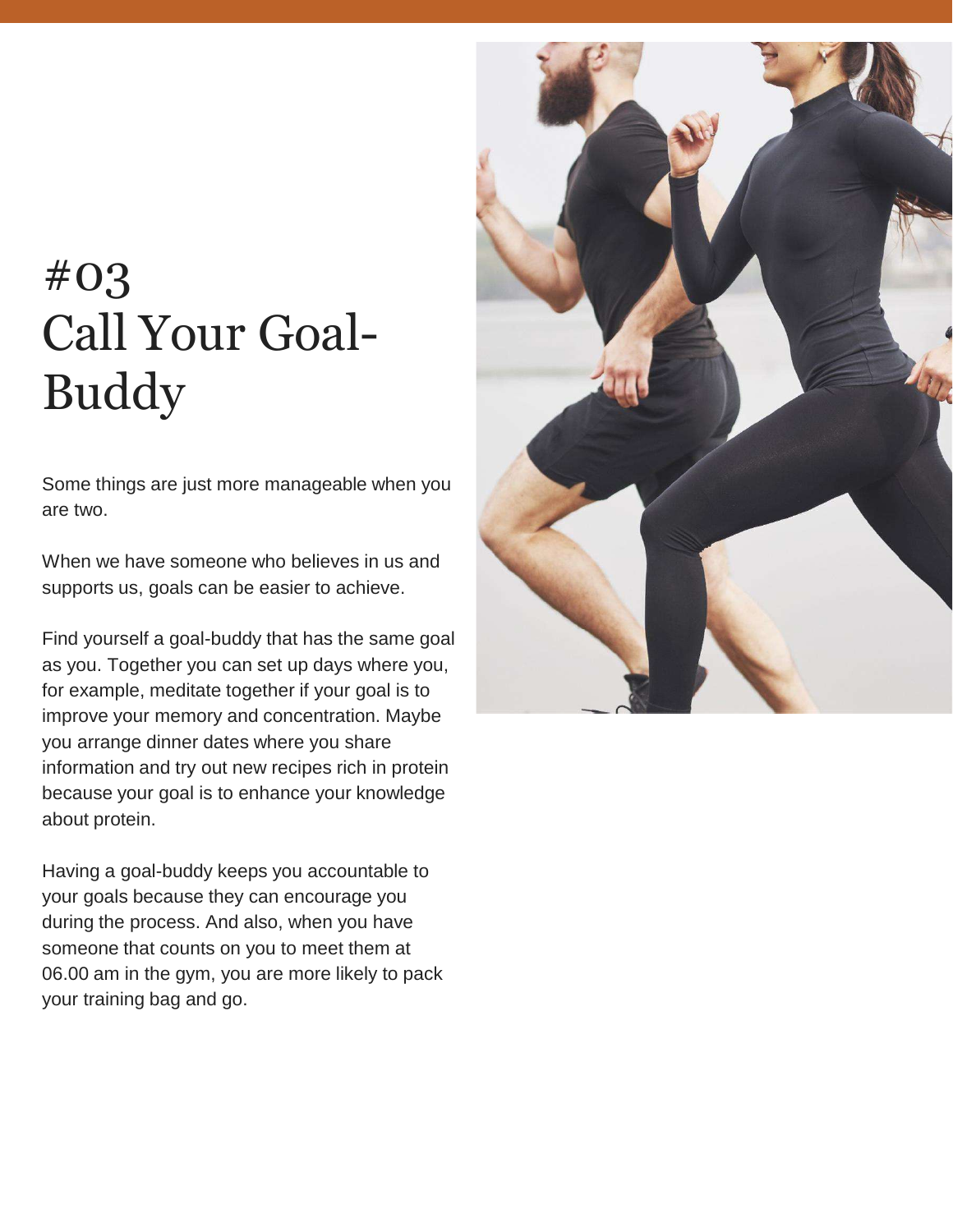#### #04 Set A Reward

We all like rewards, and it is part of our nature to feel good after achieving something. And if we get a reward for doing it – well, then even better.

You can trigger your motivation by offering yourself a reward if you finish your task or goal. The prize can be anything, as long as you enjoy it and look forward to it.

Suppose your goal is to eat vegetables, but you find them very boring to eat. Then you can tell yourself:

*"If I eat a portion of veggies for dinner two nights in a row, I will reward myself with one episode of my favorite series."*

Or your goal is to start running, but you always find excuses not to do it. Then you can tell yourself. "If I run today after work, I will go check out that new exhibition downtown on Friday."

The reward itself is not the most crucial part here; it is what thinking of the reward does to your body.

*"I want to go to the cinema and see that new movie, so I will make myself a healthy breakfast at home for the next four days instead of buying it at the gas station."*

Thinking of the reward triggers your body to act, which starts your motivation.

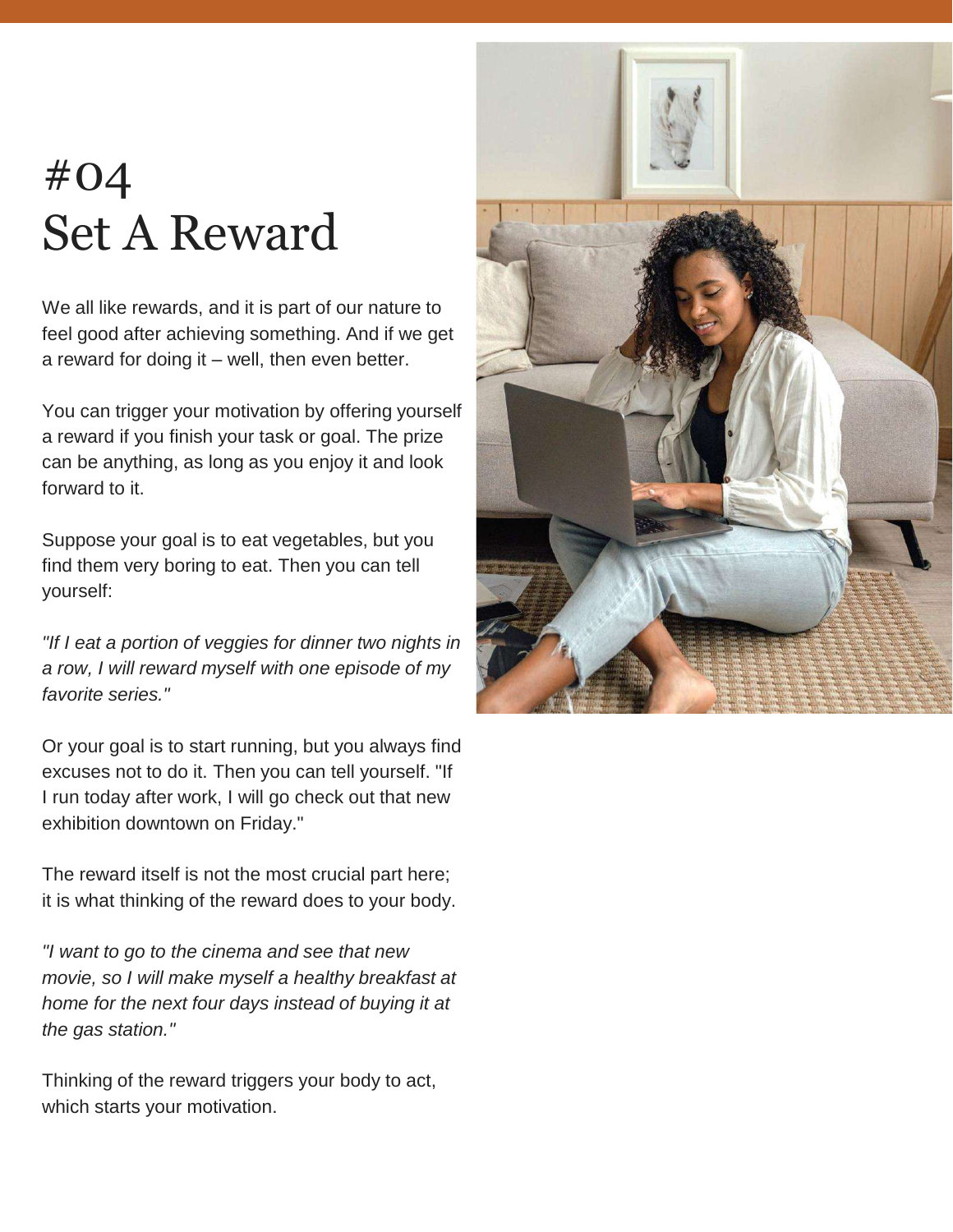



# A Final Boost

In the book **The War of Art**, the author Steven Pressfield writes,

#### *"At some point, the pain of not doing it becomes greater than the pain of doing it."*

It is easier to take action and feel awkward in the yoga class than to keep sitting feeling bad about yourself in front of the TV.

And it is easier to feel strange while eating your homemade vegetable soap at work than to feel disappointed while stepping on your weight scale.

#### *So, don't think "I do it tomorrow" instead think " Finish-out today and quit tomorrow"*

(But of course you don't quit tomorrow, because tomorrow you will think about the same line again).